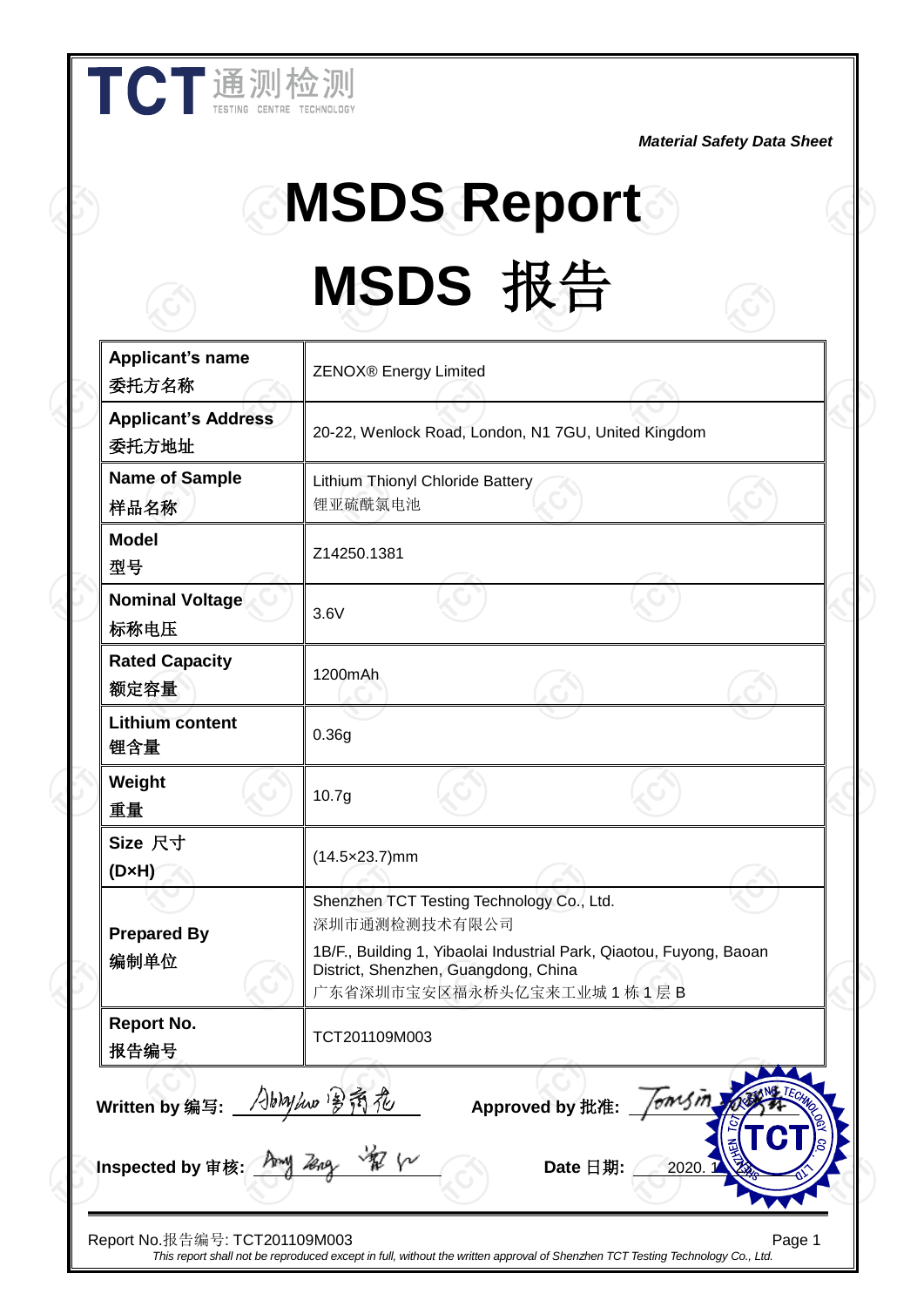## **Material Safety Data Sheet** 化学品安全技术说明书

| Name of Sample                                  |         | Lithium Thionyl Chloride Battery                                                                                                                                                                                                                                                                                                                                                                                                                                                                                                                                         |  |  |  |
|-------------------------------------------------|---------|--------------------------------------------------------------------------------------------------------------------------------------------------------------------------------------------------------------------------------------------------------------------------------------------------------------------------------------------------------------------------------------------------------------------------------------------------------------------------------------------------------------------------------------------------------------------------|--|--|--|
| 样品名称                                            |         | 锂亚硫酰氯电池                                                                                                                                                                                                                                                                                                                                                                                                                                                                                                                                                                  |  |  |  |
| Manufacturer's name<br>制造商名称                    |         | <b>ZENOX®</b> Energy Limited                                                                                                                                                                                                                                                                                                                                                                                                                                                                                                                                             |  |  |  |
| Manufacturer's<br><b>Address</b><br>制造商地址       |         | 20-22, Wenlock Road, London, N1 7GU, United Kingdom                                                                                                                                                                                                                                                                                                                                                                                                                                                                                                                      |  |  |  |
| <b>Contact Person</b><br>联系人                    |         | Mark John.T                                                                                                                                                                                                                                                                                                                                                                                                                                                                                                                                                              |  |  |  |
| Tel<br>电话                                       |         | +44-(0)203-434-6200 (London)                                                                                                                                                                                                                                                                                                                                                                                                                                                                                                                                             |  |  |  |
| Fax<br>传真                                       |         | N/A                                                                                                                                                                                                                                                                                                                                                                                                                                                                                                                                                                      |  |  |  |
| <b>Emergency Tel</b><br>应急电话                    |         | +44-(0)203-434-6200 (London)                                                                                                                                                                                                                                                                                                                                                                                                                                                                                                                                             |  |  |  |
| E-mail<br>邮箱                                    |         | mark@zenoxenergy.com                                                                                                                                                                                                                                                                                                                                                                                                                                                                                                                                                     |  |  |  |
|                                                 |         |                                                                                                                                                                                                                                                                                                                                                                                                                                                                                                                                                                          |  |  |  |
| Section 2- Hazards Identification<br>第二部分 危险性概述 |         |                                                                                                                                                                                                                                                                                                                                                                                                                                                                                                                                                                          |  |  |  |
| Classification of<br>Danger<br>危险性类别            |         | See section 14.<br>见第十四部分。                                                                                                                                                                                                                                                                                                                                                                                                                                                                                                                                               |  |  |  |
| Primary Route(s)<br>of Exposure<br>浸入途径         |         | Eye, skin contact, ingestion.<br>眼睛, 皮肤接触, 摄入。                                                                                                                                                                                                                                                                                                                                                                                                                                                                                                                           |  |  |  |
| <b>Health Hazard</b><br>健康危害                    | broken. | The batteries are not hazardous when used according to the instructions of<br>manufacturer under normal conditions. In case of abuse, there's Hazard of rupture,<br>fire, heat, leakage of internal components, which could cause casualty loss. Abuses<br>including but not limited to the following cases: charged for long time, short circuited,<br>put into fire, whacked with hard object, punctured with acute object, crushed, and<br>正常条件下根据制造商的说明使用电池不会产生危害。使用不当的情况下,有破裂、<br>起火、发烫、内部成分泄漏的危险,并可能造成意外损失。使用不当的行为包括但不<br>限于下列情况: 长时间充电、短路、投入火中、硬物撞击、尖物刺破、破碎, 和破裂。 |  |  |  |
|                                                 |         |                                                                                                                                                                                                                                                                                                                                                                                                                                                                                                                                                                          |  |  |  |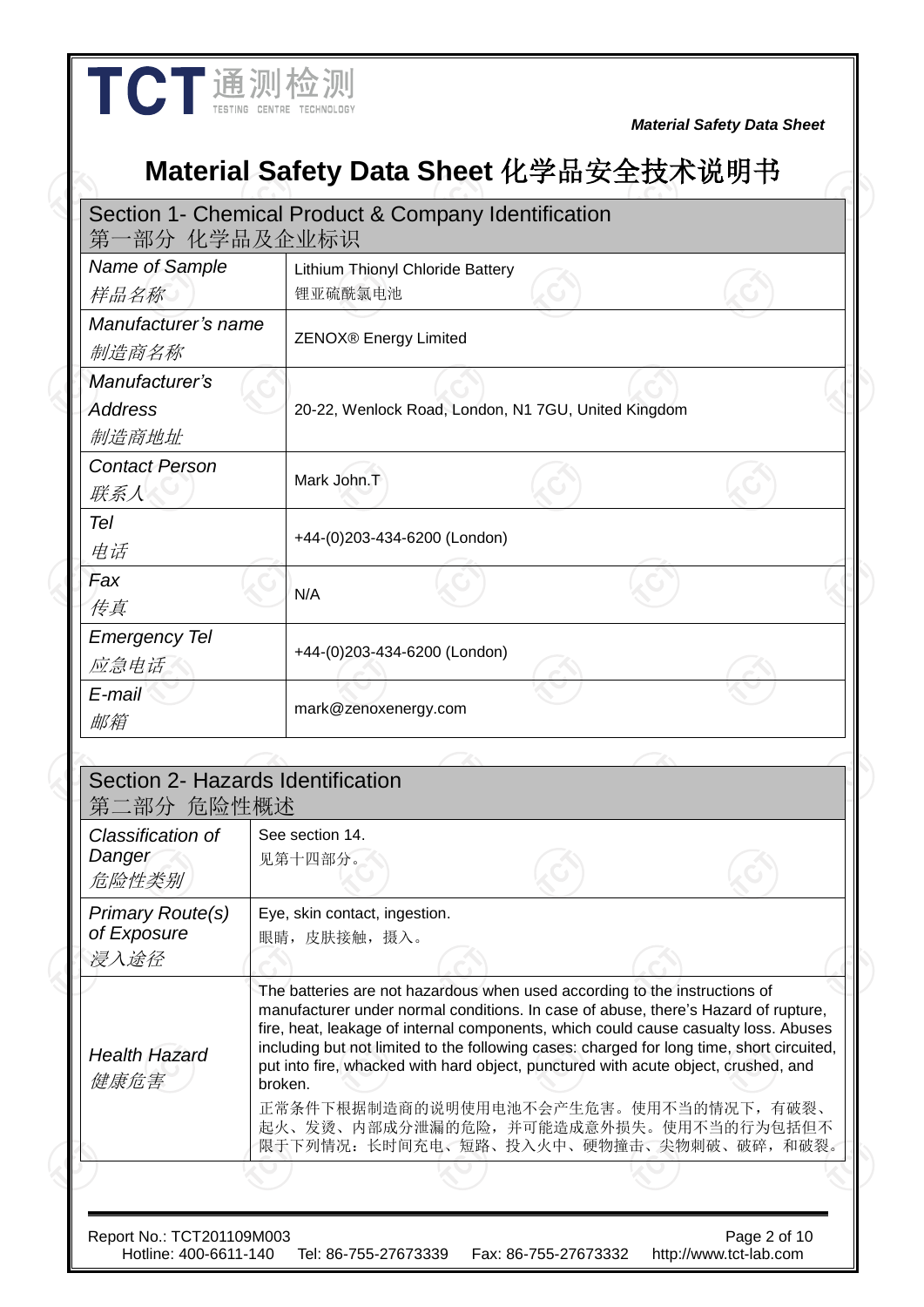|                                                                                                                                      |                                                                                                                                                                                             |  | <b>Material Safety Data Sheet</b>                                                                                    |  |  |
|--------------------------------------------------------------------------------------------------------------------------------------|---------------------------------------------------------------------------------------------------------------------------------------------------------------------------------------------|--|----------------------------------------------------------------------------------------------------------------------|--|--|
|                                                                                                                                      | Section 3- Composition/Information on Ingredients                                                                                                                                           |  |                                                                                                                      |  |  |
| 第三部分 成分/组成信息<br><b>Chemical Name</b><br>化学名称                                                                                         | Concentration or<br>concentration ranges (%)<br>浓度或浓度范围(%)                                                                                                                                  |  | <b>CAS Number</b><br>CAS 号(化学文摘索引登记号)                                                                                |  |  |
| Thionyl chloride<br>氯化亚砜 (亚硫酰氯)                                                                                                      | 29                                                                                                                                                                                          |  | 7719-09-7                                                                                                            |  |  |
| Lithium Chloride<br>氯化锂                                                                                                              | 0.5                                                                                                                                                                                         |  | 7447-41-8                                                                                                            |  |  |
| Aluminum trichloride anhydrous<br>无水三氧化铝                                                                                             | 1.5                                                                                                                                                                                         |  | 7446-70-0                                                                                                            |  |  |
| Lithium piece<br>锂片                                                                                                                  | 3.15                                                                                                                                                                                        |  | 7439-93-2                                                                                                            |  |  |
| Lead<br>铅                                                                                                                            |                                                                                                                                                                                             |  | 7439-92-1                                                                                                            |  |  |
| Cadmium<br>镉                                                                                                                         |                                                                                                                                                                                             |  | 7440-43-9                                                                                                            |  |  |
| Mercury<br>汞                                                                                                                         |                                                                                                                                                                                             |  | 7439-97-6                                                                                                            |  |  |
| 标签根据 EC 指令。<br>No symbol and Hazard phrase are required.<br>不需要象形符号和危险短语。<br>注意: CAS 号是化学文摘服务注册号码。<br>N/A=Not apply.<br>N / A = 不适用。 | Note: CAS number is Chemical Abstract Service Registry Number.                                                                                                                              |  |                                                                                                                      |  |  |
| <b>Section 4- First Aid Measures</b><br>第四部分 急救措施                                                                                    |                                                                                                                                                                                             |  |                                                                                                                      |  |  |
| Eye<br>服晴                                                                                                                            | Flush eyes with plenty of water for at least 15 minutes, occasionally lifting the upper<br>and lower eyelids. Get medical aid.<br>万一接触, 立即用大量的清水冲洗至少 15 分钟, 翻起上下眼睑, 直到化学的残留物<br>消失为止, 迅速就医。 |  |                                                                                                                      |  |  |
| <b>Skin</b><br>皮肤                                                                                                                    | Remove contaminated clothes and rinse skin with plenty of water or shower for 15<br>minutes. Get medical aid.<br>万一接触,用大量水冲洗至少15分钟,同时除去污染的衣物和鞋子,迅速就医。                                       |  |                                                                                                                      |  |  |
| <i>Inhalation</i><br>吸入                                                                                                              |                                                                                                                                                                                             |  | Remove from exposure and move to fresh air immediately. Use oxygen if available.<br>立即从暴露处移至空气清新处, 如果呼吸困难给予输氧, 立即就医。 |  |  |
| Ingestion                                                                                                                            | Give at least 2 glasses of milk or water. Induce vomiting unless patient is<br>unconscious. Call a physician.<br>饮用至少两杯牛奶或水。如果当事人仍然清醒可以采取催吐的方法,并且立即就医。                                      |  |                                                                                                                      |  |  |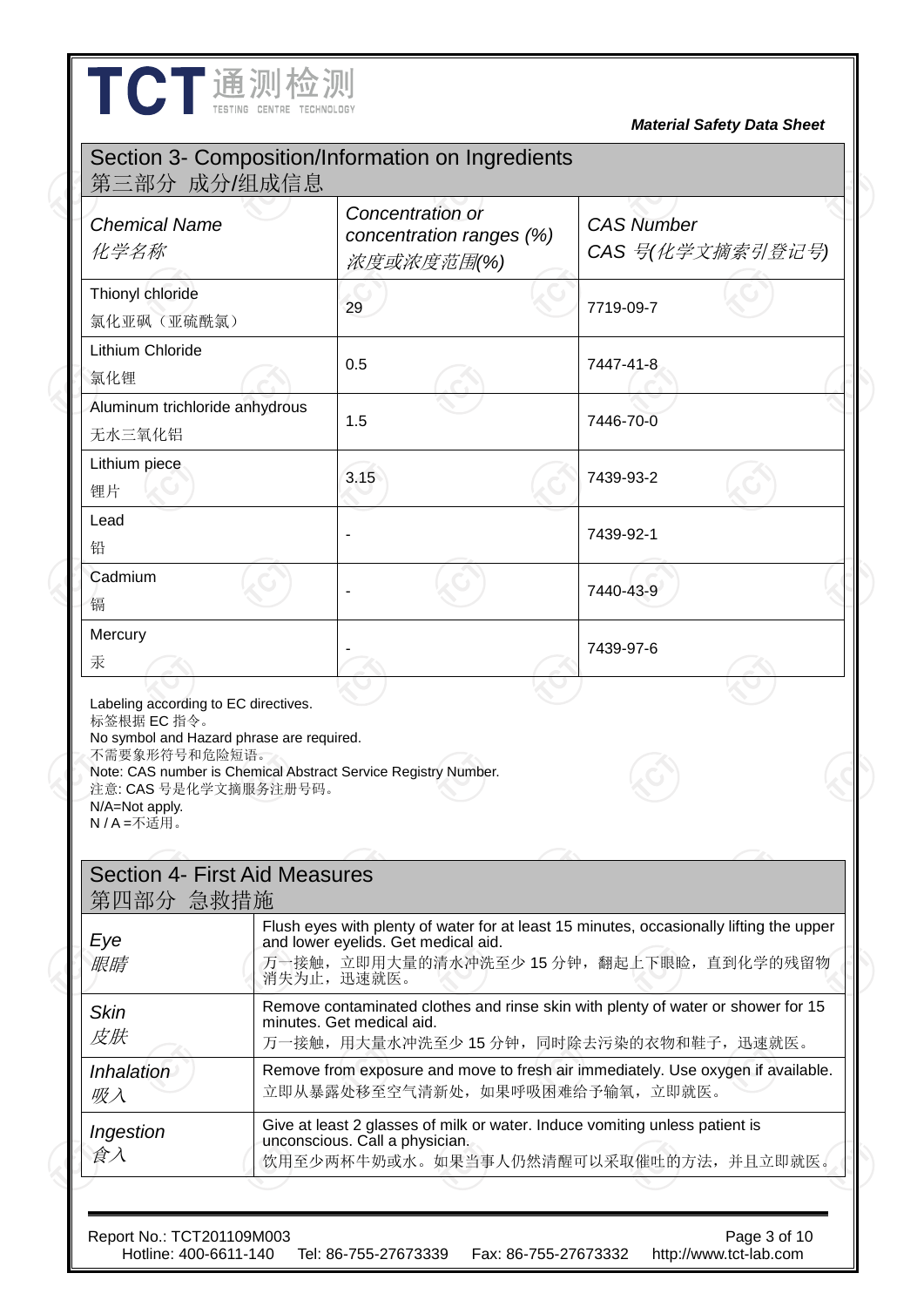| TCT通测检测                                                                                        |                                                                   |                                                                                                                                                                                                                                                                                                                                                                                                                                                          |                                   |  |  |
|------------------------------------------------------------------------------------------------|-------------------------------------------------------------------|----------------------------------------------------------------------------------------------------------------------------------------------------------------------------------------------------------------------------------------------------------------------------------------------------------------------------------------------------------------------------------------------------------------------------------------------------------|-----------------------------------|--|--|
|                                                                                                |                                                                   |                                                                                                                                                                                                                                                                                                                                                                                                                                                          | <b>Material Safety Data Sheet</b> |  |  |
| <b>Section 5- Fire Fighting Measures</b><br>第五部分 消防措施                                          |                                                                   |                                                                                                                                                                                                                                                                                                                                                                                                                                                          |                                   |  |  |
| Characteristics of<br>Hazard<br>危险特性                                                           | generates toxic fumes.                                            | Dusts at sufficient concentrations can form explosive mixtures with air. Combustion<br>高密度粉尘遇空气会形成爆炸性混合物。燃烧生成有毒烟雾。                                                                                                                                                                                                                                                                                                                                       |                                   |  |  |
| Hazardous<br>Combustion<br>Products<br>燃烧产生的危险物<br>品                                           | Carbon dioxide.<br>二氧化碳。                                          |                                                                                                                                                                                                                                                                                                                                                                                                                                                          |                                   |  |  |
| Fire-extinguishing<br>Methods and<br>Extinguishing<br>Media                                    |                                                                   | For small fires, use water spray, dry chemical, carbon dioxide or chemical foam.<br>对于小型火险,可使用水枪,干冰(也就是液态二氧化碳)或化学泡沫。                                                                                                                                                                                                                                                                                                                                     |                                   |  |  |
| 灭火方法及灭火剂                                                                                       |                                                                   |                                                                                                                                                                                                                                                                                                                                                                                                                                                          |                                   |  |  |
| Attention in<br>Fire-extinguishing<br>灭火注意事项                                                   | (approved or equivalent) and full protective gear.<br>以及佩戴全套防护装置。 | Wear self-contained breathing apparatus in pressure-demand, MSHA/NIOSH<br>因为压强关系, 要穿戴可呼吸式全身防护装备, MSHA/NIOSH (经认证或等效的),                                                                                                                                                                                                                                                                                                                                   |                                   |  |  |
|                                                                                                |                                                                   |                                                                                                                                                                                                                                                                                                                                                                                                                                                          |                                   |  |  |
| 第六部分 泄露应急处理                                                                                    | Section 6- Accidental Release Measures                            |                                                                                                                                                                                                                                                                                                                                                                                                                                                          |                                   |  |  |
| Personal Precautions, protective<br>equipment, and emergency procedures<br>个人预防措施、防护装备和应急程序    |                                                                   | In case of rupture. Attention! Corrosive material.<br>Avoid contact with skin, eyes and clothing. Ensure<br>adequate ventilation. Use personal protective<br>equipment as required. Evacuate personnel to safe<br>areas. Keep people away from and upwind of<br>spill/leak. Refer to protective measures listed in<br>Sections 7 and 8.<br>万一破裂。注意! 腐蚀性物质。避免接触皮肤, 眼睛或<br>衣服。确保空气流通。根据需要使用个人防护装备。将<br>人员撤离到安全区域。让人们远离溢出/泄漏处和处于<br>逆风。参考第七部分和第八部分中列出的防护措施。 |                                   |  |  |
| <b>Environmental Precautions</b><br>环境保护措施<br>Methods and materials for Containment<br>方法和材料控制 |                                                                   | Prevent product from contaminating soil and from<br>entering sewers or waterways.<br>防止产品污染土壤和进入下水道或水道。                                                                                                                                                                                                                                                                                                                                                  |                                   |  |  |
|                                                                                                |                                                                   | Stop the leak if safe to do so. Contain the spilled<br>liquid with dry sand or earth. Clean up spills<br>immediately.<br>出于安全, 阻止泄漏, 可以用干砂或泥土来遏制液体溢<br>出,立即清理溢出物。                                                                                                                                                                                                                                                                                        |                                   |  |  |
|                                                                                                |                                                                   |                                                                                                                                                                                                                                                                                                                                                                                                                                                          |                                   |  |  |

Report No.: TCT201109M003 Page 4 of 10 Hotline: 400-6611-140 Tel: 86-755-27673339 Fax: 86-755-27673332 http://www.tct-lab.com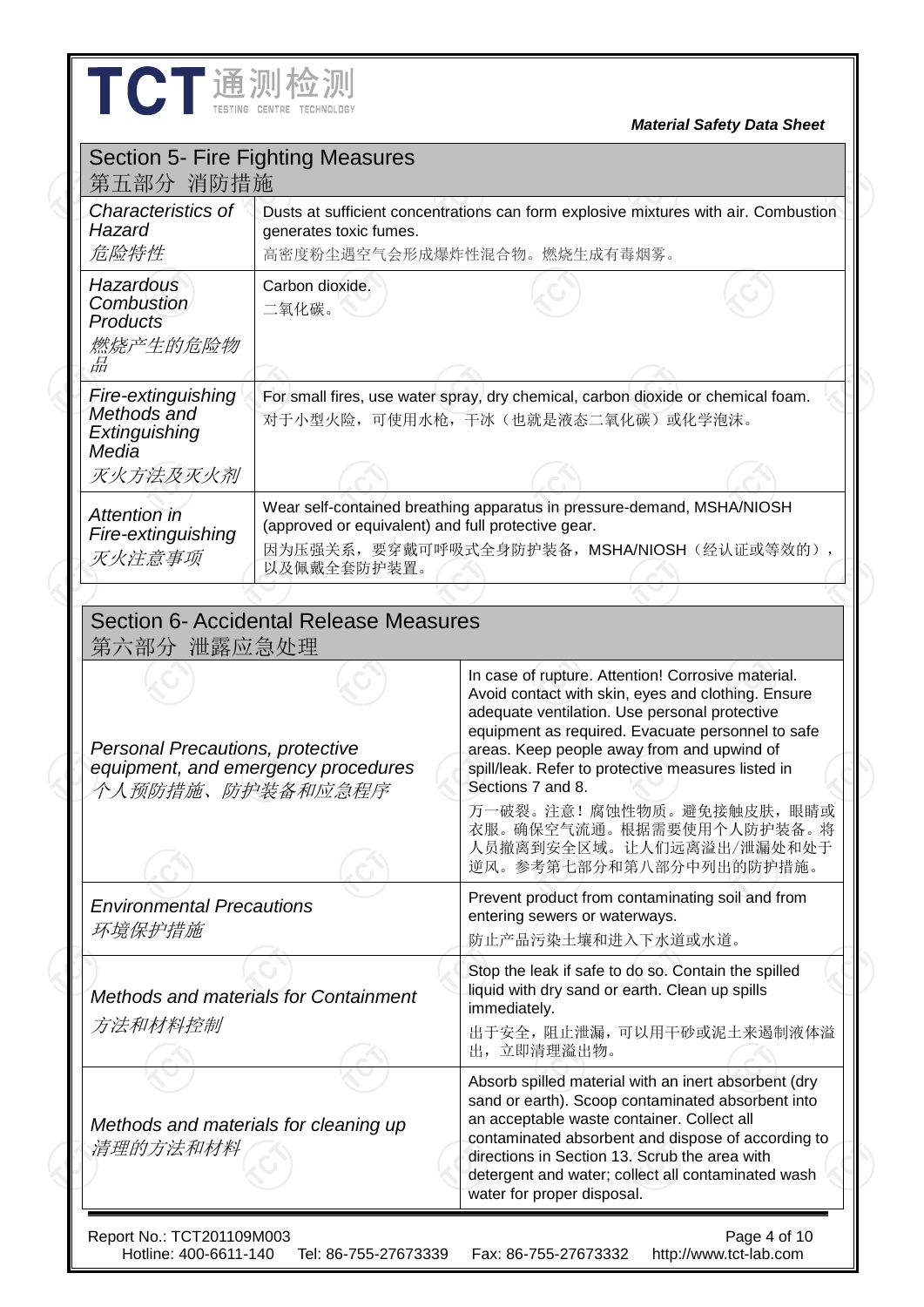## **THE 测检测**<br>The Tresting Centre Technology<br>Material Safety Data Sheet 用惰性吸收剂(干砂或泥土)吸收溢出的材料。污染物转 移到可接受的废物容器中。收集所有受污染的吸收剂, 按照第十三部分的说明进行处理。用洗涤剂和水清洁污 染区域,收集所有受污染的洗涤水,妥善处理。 Section 7- Handling and Storage 第七部分 操作处置与储存 *Handling* 操作 The battery may explode or cause burns, if disassembled, crushed or exposed to fire or high temperatures. Do not short or install with incorrect polarity. 拆解、挤压、直接放入火中或高温条件下,电池可能发 生爆炸和燃烧。禁止短路或将电池正负极错误的安装在 设备中。 *Storage* 储存 Store in a cool, dry, well-ventilated area away from incompatible substances. Store locked up. Keep out of the reach of children. 储藏于阴凉,干燥,通风处,远离接触会发生反应的材 料。存储锁定。放在儿童无法接触的地方。 *Other Precautions* 其他要注意的防范措施 In case of rupture. Handle in accordance with good industrial hygiene and safety practice. Avoid contact with skin, eyes or clothing. Use personal protection equipment. 万一破裂。按照良好的工业卫生和安全规范进行操作。 避免接触皮肤,眼睛或衣服。使用个人防护设备。 Section 8 - Exposure Controls/Personal Protection 第八部分 接触控制和个体防护

| $\frac{1}{2}$                                  |                                                                                                                                                                                                                                                                                                                                                        |
|------------------------------------------------|--------------------------------------------------------------------------------------------------------------------------------------------------------------------------------------------------------------------------------------------------------------------------------------------------------------------------------------------------------|
| <b>Engineering Controls</b><br>工程控制            | Use adequate ventilation to keep airborne<br>concentrations low. If used under conditions that<br>generate particulates, the ACGIH TLV-TWA of<br>$3mg/m3$ respirable fraction (10mg/m <sup>3</sup> total) should be<br>observed.<br>保证空气流通使空气密度保持在低水平。如果在会生成<br>微粒的情况下使用, 应仔细观察 3mg/m <sup>3</sup> ACGIH<br>TLV-TWA 3 的吸入量 (总量为 10mg/m <sup>3</sup> )。 |
|                                                | Eye and Face Protection: None required for<br>consumer use. If there is a Hazard of contact: Tight<br>sealing safety goggles. Face protection shield.<br>眼睛和脸部保护: 消费者无需使用。如果有接触危险:<br>密封安全护目镜。面部防护罩。                                                                                                                                                   |
| <b>Personal Protective Equipment</b><br>个人防护设备 | Skin and Body Protection: None required for<br>consumer use. If there is a Hazard of contact: Wear<br>protective gloves and protective clothing.<br>皮肤和身体防护: 消费者无需使用。如果有接触危险:                                                                                                                                                                          |
|                                                | 穿戴防护手套和防护服。<br>Respiratory Protection: No protective equipment is<br>needed under normal use conditions. If exposure<br>limits are exceeded or irritation is experienced,                                                                                                                                                                              |

Hotline: 400-6611-140 Tel: 86-755-27673339 Fax: 86-755-27673332 http://www.tct-lab.com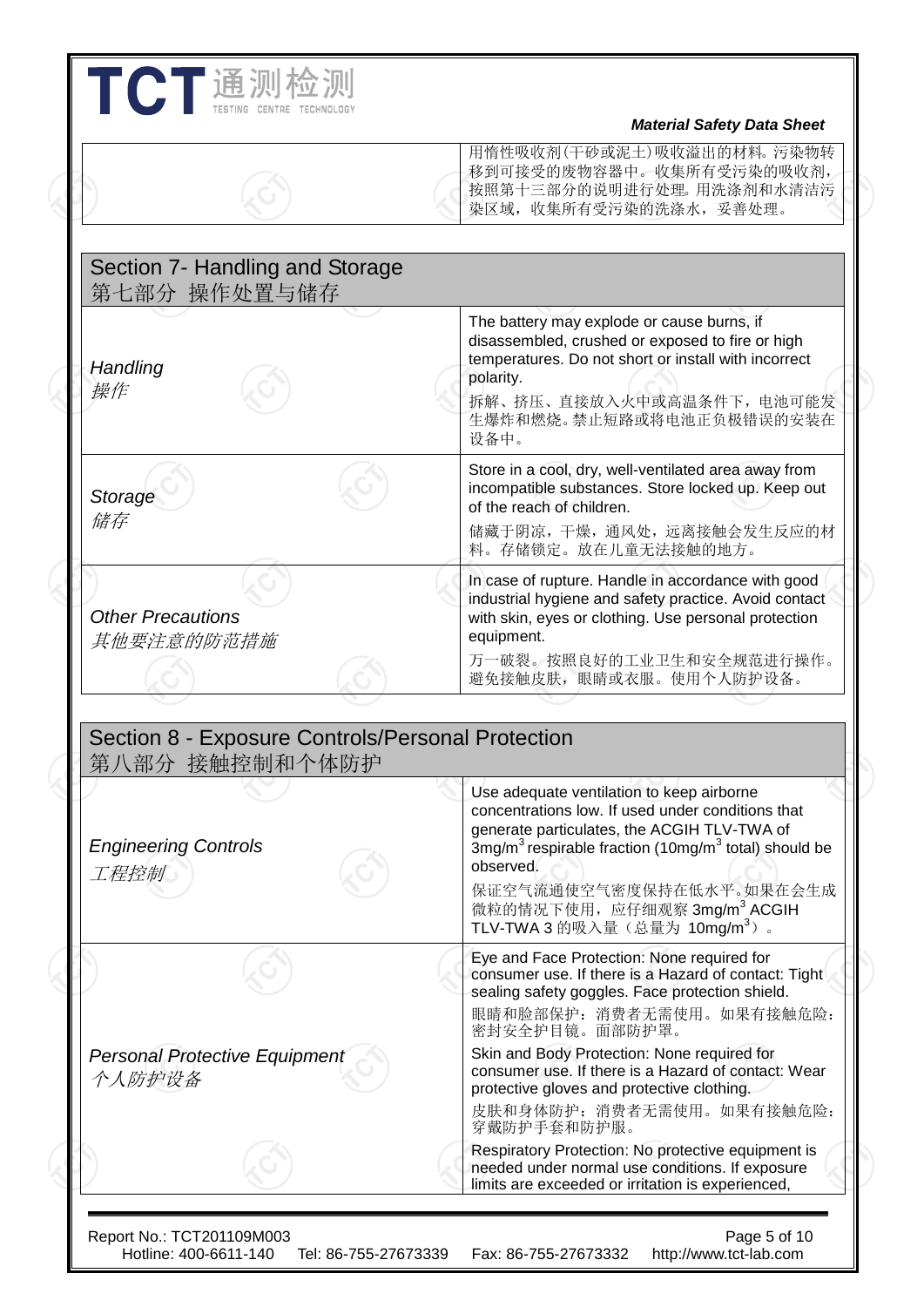|                                                |                                                                  | <b>Material Safety Data Sheet</b><br>ventilation and evacuation may be required.<br>呼吸系统防护: 正常使用条件下不需要防护设备。如果<br>超过暴露限值或发生刺激, 可能需要通风和疏散。 |  |  |
|------------------------------------------------|------------------------------------------------------------------|------------------------------------------------------------------------------------------------------------------------------------------|--|--|
| 第九部分 理化特性                                      | Section 9- Physical and Chemical Properties                      |                                                                                                                                          |  |  |
|                                                | Appearance: Cylindrical<br>外形: 圆柱形                               |                                                                                                                                          |  |  |
| <b>Physical State</b><br>物理状态                  | Color: Black<br>颜色:黑色                                            |                                                                                                                                          |  |  |
|                                                | Odour: If leaking, smells of medical ether.<br>气味: 泄漏时, 医用乙醚的气味。 |                                                                                                                                          |  |  |
| Change in condition:<br>变化的条件:                 |                                                                  |                                                                                                                                          |  |  |
| pH<br>酸碱度                                      | Not applicable as supplied.<br>不适用。                              |                                                                                                                                          |  |  |
| <b>Flash Point</b><br>闪点                       | 除非单个的组件暴露,否则不适用。                                                 | Not applicable unless individual components exposed.                                                                                     |  |  |
| Flammability<br>易燃度                            | 除非单个的组件暴露,否则不适用。                                                 | Not applicable unless individual components exposed.                                                                                     |  |  |
| Relative density:<br>相对密度                      | 除非单个的组件暴露,否则不适用。                                                 | Not applicable unless individual components exposed.                                                                                     |  |  |
| Solubility (water)<br>溶解性 (水溶性)                | 除非单个的组件暴露,否则不适用。                                                 | Not applicable unless individual components exposed.                                                                                     |  |  |
| Solubility (other)<br>溶解性(其他)                  | 除非单个的组件暴露,否则不适用。                                                 | Not applicable unless individual components exposed.                                                                                     |  |  |
|                                                |                                                                  |                                                                                                                                          |  |  |
| 第十部分 稳定性和反应性                                   | Section 10 - Stability and Reactivity                            |                                                                                                                                          |  |  |
| <b>Chemical Stability</b><br>化学稳定性             |                                                                  | Stable under recommended storage conditions.<br>在推荐的储存条件下可以保持稳定。                                                                         |  |  |
| Possibility of Hazardous Reactions<br>危险反应的可能性 |                                                                  | None under normal processing.<br>正常处理下没有。                                                                                                |  |  |
| <b>Conditions to Avoid</b><br>应避免的条件           |                                                                  | Exposure to air or moisture over prolonged periods.<br>暴露在空气中或长时间受潮。                                                                     |  |  |
| Incompatible materials<br>不相容材料                |                                                                  | Acids, Oxidizing agents, Bases.<br>酸,氧化剂,碱。                                                                                              |  |  |
|                                                | <b>Hazardous Decomposition Products</b>                          | Carbon oxides.                                                                                                                           |  |  |

I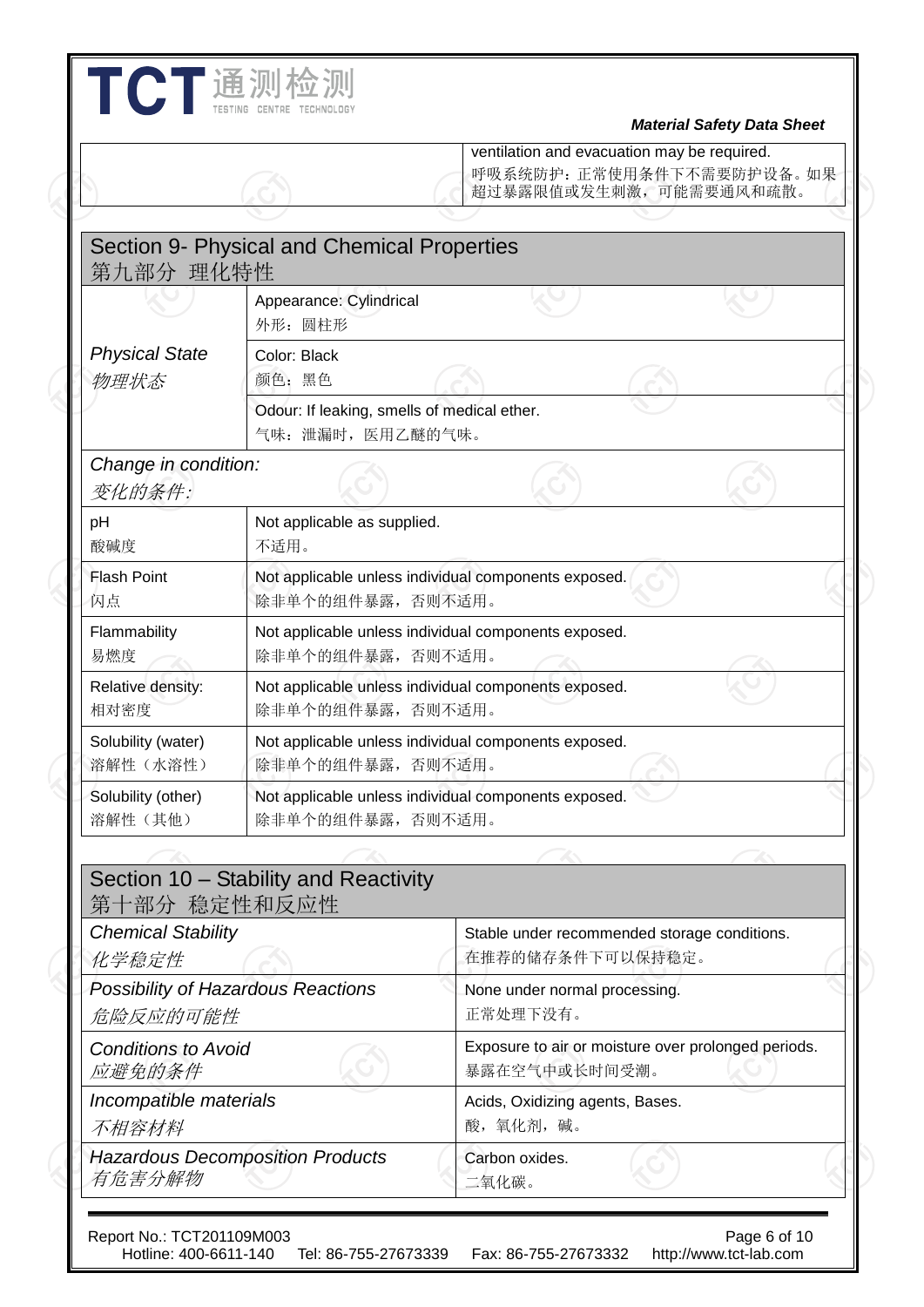| 第十一部分 毒理学信息<br><i><b>Irritation</b></i><br>刺激                                                                                              | In the event of exposure to internal contents, vapour<br>fumes may be very irritating to the eyes and skin.<br>内部物质暴露的情况下, 蒸汽烟雾可能对眼睛和皮肤的<br>刺激性。                                                                                                                                                            |
|--------------------------------------------------------------------------------------------------------------------------------------------|-------------------------------------------------------------------------------------------------------------------------------------------------------------------------------------------------------------------------------------------------------------------------------------------------------------|
| Sensitization<br>致敏                                                                                                                        | Not Available.<br>不适用。                                                                                                                                                                                                                                                                                      |
| <b>Reproductive Toxicity</b><br>再生毒性                                                                                                       | Not Available.<br>不适用。                                                                                                                                                                                                                                                                                      |
| <b>Toxicologically Synergistic Materials</b><br>协同材料毒理学                                                                                    | Not Available.<br>不适用。                                                                                                                                                                                                                                                                                      |
|                                                                                                                                            |                                                                                                                                                                                                                                                                                                             |
| Section 12-Ecological Information<br>第十二部分 生态学信息                                                                                           |                                                                                                                                                                                                                                                                                                             |
| General note:<br>通用信息:                                                                                                                     | Do not allow undiluted product or large quantities of it<br>to reach ground water, water course or sewage<br>system.<br>不允许未稀释或大量的产品接触地下水、水道或污水处<br>理系统。                                                                                                                                                    |
| Anticipated behavior of a chemical product<br>in environment/possible environmental<br>impact/ecotoxicity<br>化学产品在环境/可能的环境预期的行为的一<br>种生态毒性 | Not Available.<br>不适用。                                                                                                                                                                                                                                                                                      |
|                                                                                                                                            |                                                                                                                                                                                                                                                                                                             |
| Section 13 - Disposal Considerations<br>第十三部分 废弃处置                                                                                         |                                                                                                                                                                                                                                                                                                             |
| <b>Waste Treatment</b><br>废弃处置方法                                                                                                           | Recycle or dispose of in accordance with<br>government, state & local regulations.<br>建议遵照国家和地方法规处置或再利用。                                                                                                                                                                                                    |
| <b>Attention for Waste Treatment</b><br>废弃注意事项                                                                                             | Deserted batteries shouldn't be treated as ordinary<br>trash. Shouldn't be thrown into fire or placed in high<br>temperature. Shouldn't be dissected, pierced,<br>crushed or treated similarly. Best disposal method is<br>recycling.<br>废电池不能被当作普通垃圾。不能扔进火中或置于高<br>温下。不能解体, 刺穿, 破碎或类似的处理。最好的<br>处理办法是回收利用。 |

Hotline: 400-6611-140 Tel: 86-755-27673339 Fax: 86-755-27673332 http://www.tct-lab.com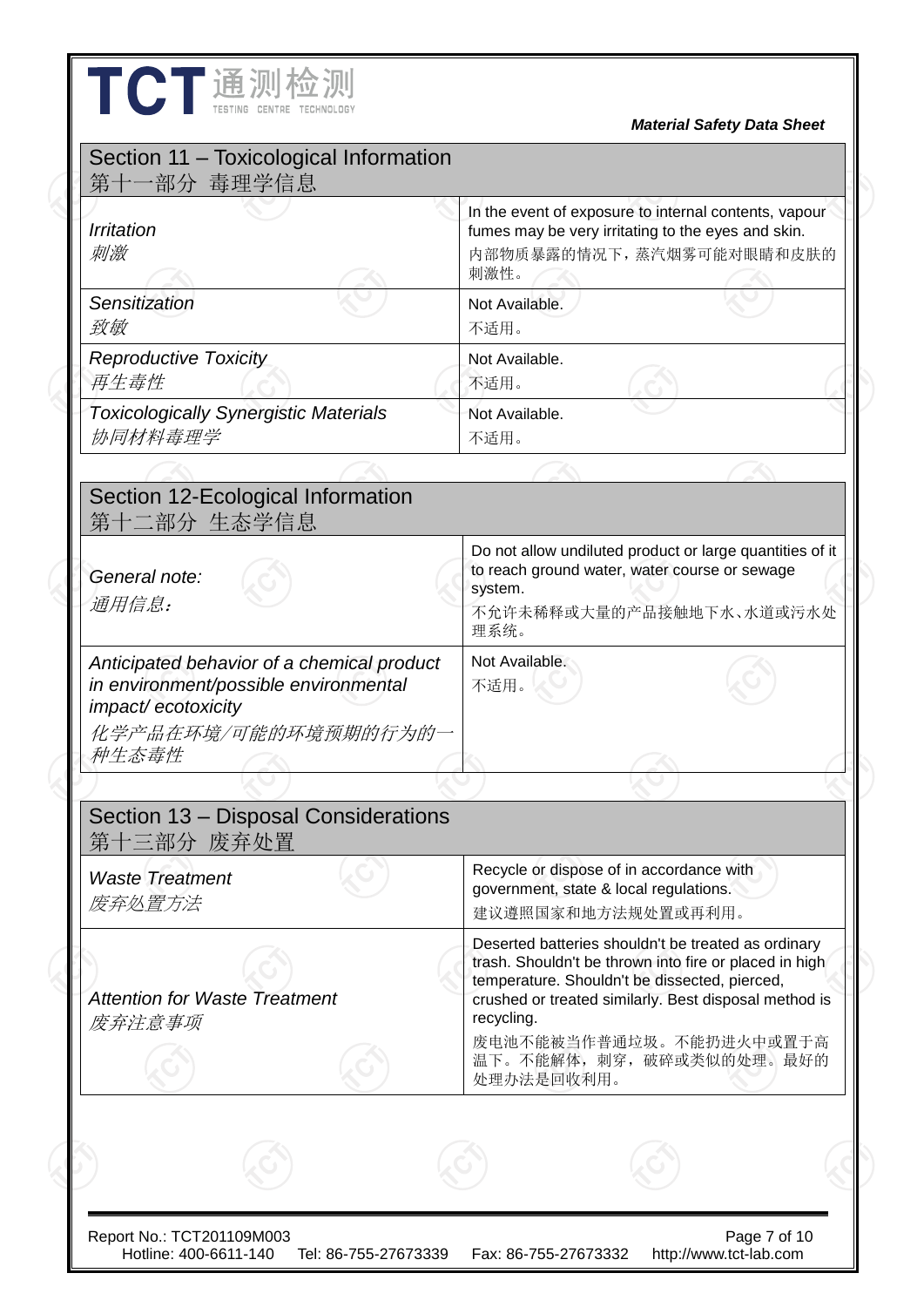| TCT通测检测                                                                                                                                                                                                                                                     |                        |                                                              |                                                                                                                                                                                                                   | <b>Material Safety Data Sheet</b>                                                                                                                                                                                               |
|-------------------------------------------------------------------------------------------------------------------------------------------------------------------------------------------------------------------------------------------------------------|------------------------|--------------------------------------------------------------|-------------------------------------------------------------------------------------------------------------------------------------------------------------------------------------------------------------------|---------------------------------------------------------------------------------------------------------------------------------------------------------------------------------------------------------------------------------|
| Section 14 - Transport Information<br>第十四部分 运输信息                                                                                                                                                                                                            |                        |                                                              |                                                                                                                                                                                                                   |                                                                                                                                                                                                                                 |
| <b>UN</b> number<br>联合国货物编号(UN编号)                                                                                                                                                                                                                           | 3090                   |                                                              |                                                                                                                                                                                                                   |                                                                                                                                                                                                                                 |
| Proper shipping name<br>运输专用名称                                                                                                                                                                                                                              |                        | 锂金属电池(包括锂合金电池)                                               | Lithium metal batteries (including lithium alloy batteries)                                                                                                                                                       |                                                                                                                                                                                                                                 |
| Label(s) / Placard Required<br>标签/标牌要求                                                                                                                                                                                                                      |                        | 锂电池标记, 第九类危险品标签, 仅限货机标签                                      |                                                                                                                                                                                                                   | Lithium batteries Mark, Class 9 Hazard Label, Cargo Aircraft Obly Label                                                                                                                                                         |
| Packaging Group:<br>包装级别                                                                                                                                                                                                                                    | N/A<br>不适用             |                                                              |                                                                                                                                                                                                                   |                                                                                                                                                                                                                                 |
| EmS No:<br>$EmS$ 编号:                                                                                                                                                                                                                                        | $F-A, S-I$<br>F-A, S-I |                                                              |                                                                                                                                                                                                                   |                                                                                                                                                                                                                                 |
| Marine pollutant<br>海洋污染物                                                                                                                                                                                                                                   | No.<br>无               |                                                              |                                                                                                                                                                                                                   |                                                                                                                                                                                                                                 |
| connection with transport or conveyance either within or outside their premises.<br>无论是对内还是对外的运输或运输方式,用户都需要注意或遵守的特殊预防措施。<br>ICAO / IATA:<br>国际民间航空组织/国际航空运输协<br>会:                                                                                          |                        | IATA DGR 61 <sup>st</sup> (2020 Edition) for transportation. | Can be shipped by air in accordance with International Civil Aviation<br>Organization (ICAO), TI or International Air Transport Association<br>(IATA), DGR Packing Instructions (PI) 968Section IB appropriate of |                                                                                                                                                                                                                                 |
|                                                                                                                                                                                                                                                             |                        |                                                              | 61 <sup>st</sup> (2020 版) 包装说明(PI) 968 第 IB 部分相关规定进行空运。                                                                                                                                                           | 货物可根据民用航空组织(ICAO), TI 或国际航空运输协会(IATA), DGR                                                                                                                                                                                      |
| <b>IMDG CODE:</b><br>国际海运危险货物规则:                                                                                                                                                                                                                            |                        | 39-18) according to special provision 188.                   | The batteries are not restricted to IMDG Code 2018 Edition (Amdt                                                                                                                                                  | 根据特殊规定 188, 该电池不受 IMDG Code 2018 版(Amdt 39-18)限制。                                                                                                                                                                               |
| DOT:<br>美国运输部:                                                                                                                                                                                                                                              | 49 CFR 173.185.        | compliance with 49 CFR 173.185.                              | Other requirements for the US Department of Transportation (DOT)<br>Subchapter C, Hazardous Materials Regulations if shipped in                                                                                   | 美国运输部(DOT)有害物质规则C分章中的其他规定,运输符合要求                                                                                                                                                                                                |
| ADR/ADN:<br>欧洲国际陆运危险货物协定/关于内<br>陆水道国际运输危险货物的欧洲协<br>定:                                                                                                                                                                                                       | 1 January 2019.        |                                                              | The batteries are not subject to the provisions of United Nations                                                                                                                                                 | Economic Commission for Europe (UNECE) ADR/ADN if they meet the<br>requirements of special provision 188 of Chapter 3.3. Applicable as from<br>自 2019年1月1日起适用于联合国欧洲经济委员会(UNECE) ADR /<br>ADN, 如果电池符合第3.3 章第188 条的特殊要求, 则电池不受限制。 |
| In addition, to be permitted in transport each lithium cell and battery types must have passed the applicable<br>tests set out in Subsection 38.3 of the UN Manual of Tests and Criteria.<br>此外,每个锂电芯和电池类型都必须通过联合国《关于危险货物运输的建议书 试验和标准手册》第38.3 节规<br>定的适用测试。 |                        |                                                              |                                                                                                                                                                                                                   |                                                                                                                                                                                                                                 |
|                                                                                                                                                                                                                                                             |                        |                                                              |                                                                                                                                                                                                                   |                                                                                                                                                                                                                                 |
|                                                                                                                                                                                                                                                             |                        |                                                              |                                                                                                                                                                                                                   |                                                                                                                                                                                                                                 |

 $\mathbf l$ 

Hotline: 400-6611-140 Tel: 86-755-27673339 Fax: 86-755-27673332 http://www.tct-lab.com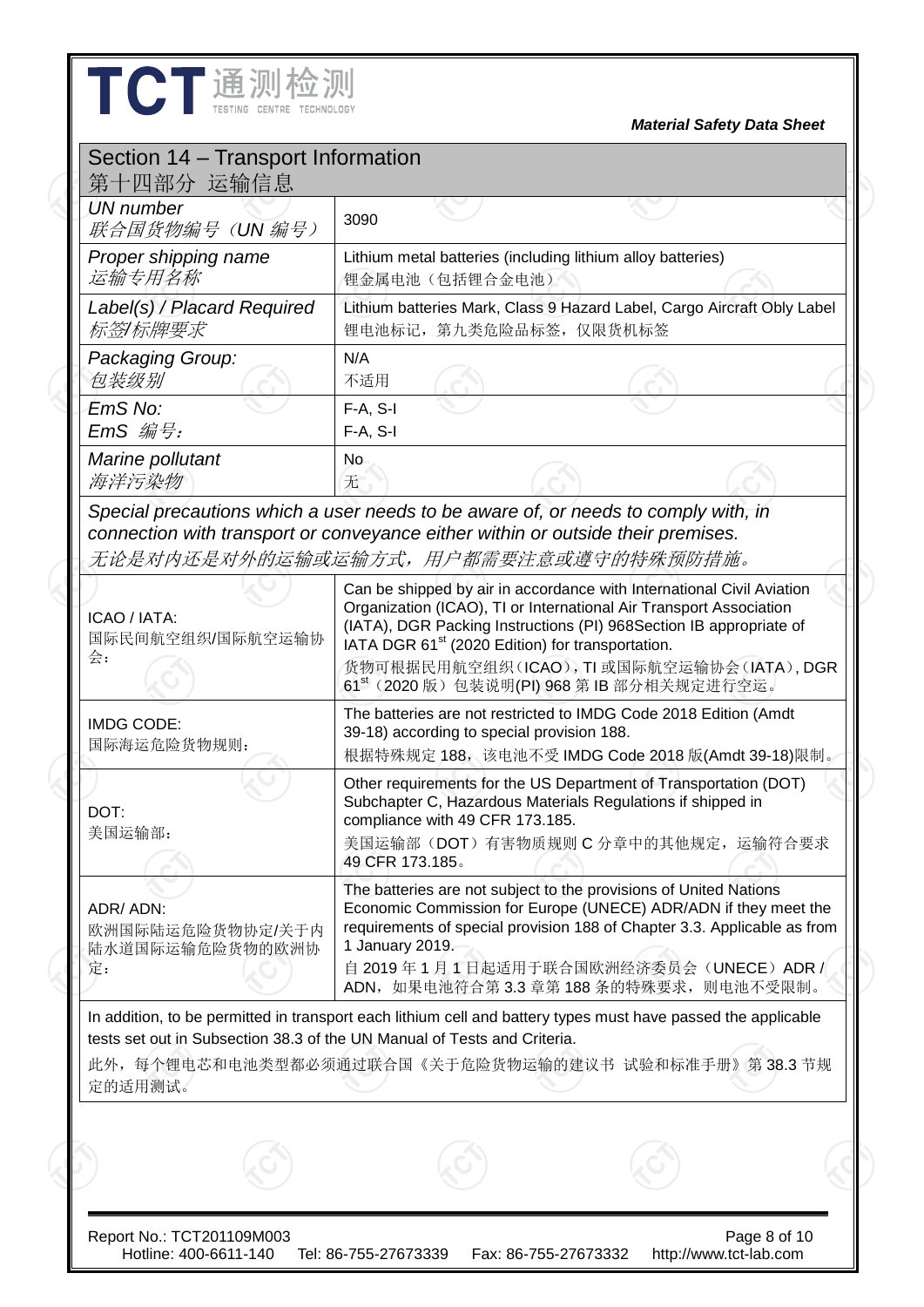